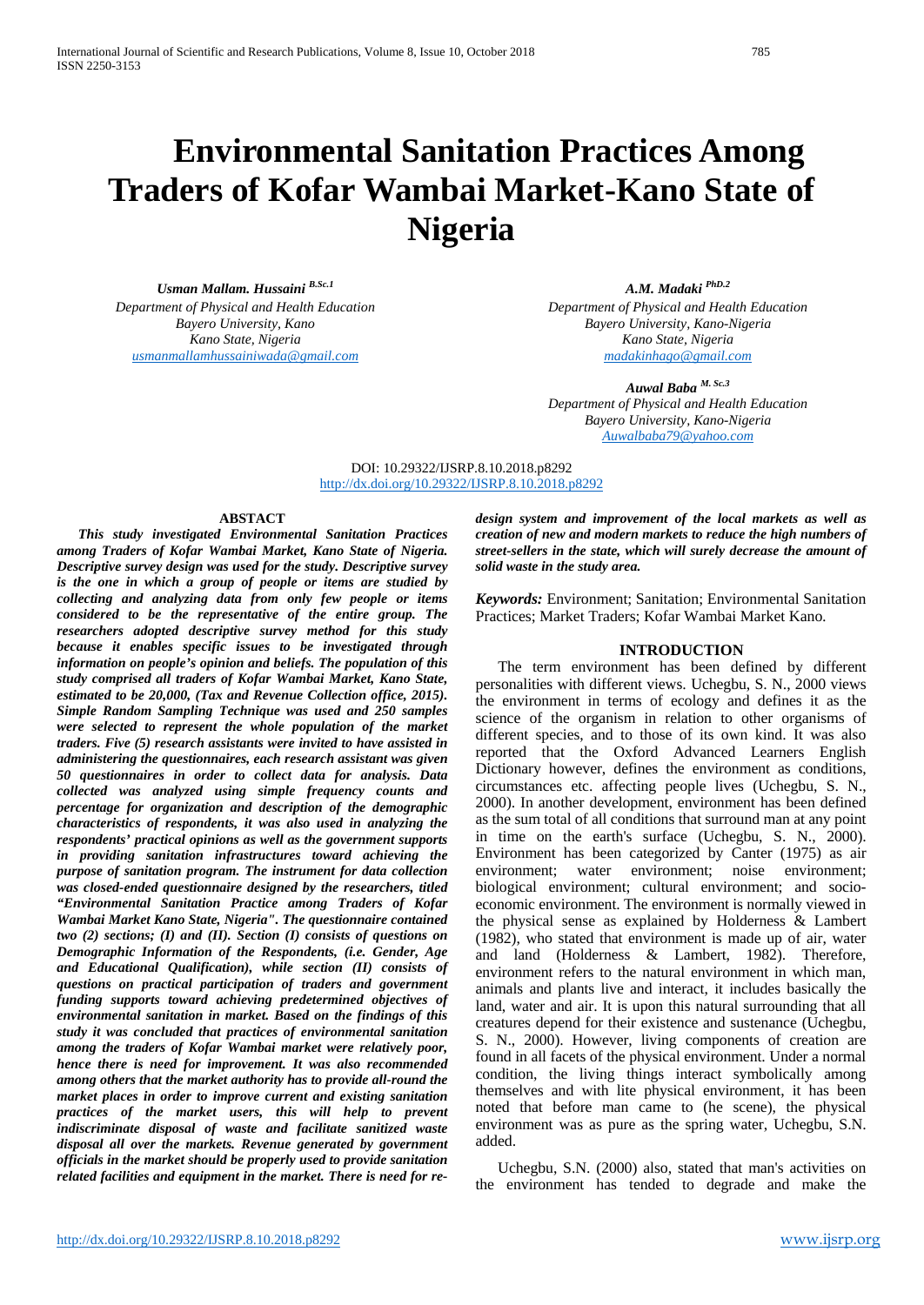environment untidy/unneatened and unlit for human habitation because of its poor sanitation nature.

However, sanitation is said to be the state of cleanliness. It is a broad concept and connotes the process of keeping something clean. According to Kpatriok K. (1980), sanitation is the arrangement for protecting the health, especially the removal of the human, industrial and domestic wastes. Sanitation is also a process embarked upon to keep the total of man's environment hazard free, as added by Kpatriok, (1980).

According to Uchegbu, S.N. (2000) Sanitation is aimed at protection and promotion of public health which is meant for the improvement of environment. Thus, the three concepts such as environment, sanitation and public health are inter-related because each one of them affects the other. Public health was viewed as a state of individuals' well-being due to the influences and impacts of the physical environment and sanitation practices of the community. Good health is part of the overall development of a community. The issue of public health is a concern to the citizen and everybody or organization, it is the science and art of preventing diseases; prolonging life; promoting physical and mental health and efficiency through organized community efforts such as proper sanitization of the environment; the control of community infection; all of which will ensure a standard of living for every individual in the community, this will adequately maintain healthy conditions (Uchegbu, S.N. 2000).

Public health however, has been defined as a science and art that deals with the protection and improvement of community health by organized community's efforts, this include: preventive medicine, sanitary and social services (Uchegbu, S.N. 2000) Accordingly, public health is an effort organized by society to protect, promote and restore people's health, it is the combination of sciences, skill and beliefs that are directed to the maintenance and improvement of health through collective and social actions. Public health emphasizes the prevention of diseases and this can be achieved through proper sanitation. Sanitation whether in the urban or rural area protects and/or enhances the environment and by extension the health of the citizens. Sanitation is thus, the aspect of environment which may affect the health of the citizen Uchegbu, S.N. (2000) added.

According to (Worlanyo, E.K., 2013) One of the crucial, unsolved, or even unresolved problems for those concerned with the quality of life in the world, especially the developing world is that of adequate, accessible and acceptable basic sanitation. It was reported that human right to sanitation is directly linked to other human rights. Moreover, the right to sanitation involves explicit requirements in terms of accessibility, affordability, availability, quality and acceptability (Worlanyo, E.K., 2013). Based on this Mulama (2008) argues that sanitation is more important than political independence. It is a commonly held view, that developing countries would follow the development path forged ahead by industrialised countries, these developing countries Nigeria inclusive need to be aided by the developed countries before they move forward in terms of sanitation progress (McGranahan, Pedro, Songsore, Surjadi, & Marianne, 2001).

According to McGranahan et al (2001) urban sanitary practices of industrialised countries, have helped contribute to the dignity, health and wealth of people in those countries, and thus have great bearing on the practices and the aspirations of

developing countries. Markets, municipalities, cities and towns need to grapple with the problem of Solid Waste Management, especially plastic waste, which inclusively the Kofar Wambai Market of Kano suffers (Amankwah, 2005). The issue of improved sanitation has to be given priority in Kofar Wambai market Kano, since sanitation benefits connect between environment and health (Harvey, 2008). Sanitation program has to do with solid waste management, specifically the plastic waste menace/danger.

The enormous and huge amounts of plastic waste generated throughout the world are the most crucially posed challenges lead to raised questions on how to manage wastes efficiently and effectively to save the environment and the continuous existence of mankind (Uchegbu, S.N., 2000). A solid waste is any material which comes from domestic, commercial, and industrial sources arising from human activities which has no value to people who possess it and is discarded as useless (Freduah, 2004; 2007). However, the population densities in urbanised areas and per capita waste generation increased, the available land for waste disposal decreased proportionately (Shafiul & Mansoor, 2003). Sanitation thus emerged as an essential, specialised sector for keeping cities healthy and liveable (Fobil, 2000). Hunter (2000) predicts that in the foreseeable future more than half of the world's population will live in urban areas, and that the developing countries, including Nigeria will be the worst hit by sanitation problems if care is not taken.

The contribution of trading activities to the livelihoods of the population, particularly in the informal sector cannot be overemphasized (Aryeetey & Nyanteng, 2006). The market place as an important structural part of the local economy which facilitates the exchange of commodities, transfer of monies, traffic generation, information flow and other forms of spatial and social interactions also leads to waste generation especially, plastic waste (Worlanyo, E.K., 2013). This issue has the potential for environmental pollution with its attendant public health implications (Aryeetey & Nyanteng, 2006; Mwanza, 2001). Inadequate environmental sanitation has been recognized as a public health hazard worldwide (Ekong, Ibanga Eyo, 2015).

Public health problems associated with lack of effective environmental sanitation can be reduced/eliminated favourably if proper sanitary activities are performed by market traders. Thus, actions that threaten lifestyle or take up personal time (spending more time to do sorting of waste for example could have economic costs on market users and would not be widely supported (Fortner, et al., 2000; O'Connor et al., 2002). However, behaviour change strategies that are consistent with the public's awareness and understanding of improved environmental sanitation are therefore necessary in order for sustainable policy to be developed (Plotnikoff, et al., 2004).

People defecate in public if they have poor access to sanitation that would enable them to eliminate their human excrement Worlanyo, E.K., (2013). According to the latest report on the United Nations Millennium Development Goals, eighteen percent of the world population defecates in the open. This was about 1.2 billion people out of the already 2.5 billion people in the developing countries including Nigeria without access to basic sanitation (Worlanyo, E.K., 2013) added.

The possible causes of increase in flood severity around cities in Nigeria, Kano inclusive ranged from inadequate flood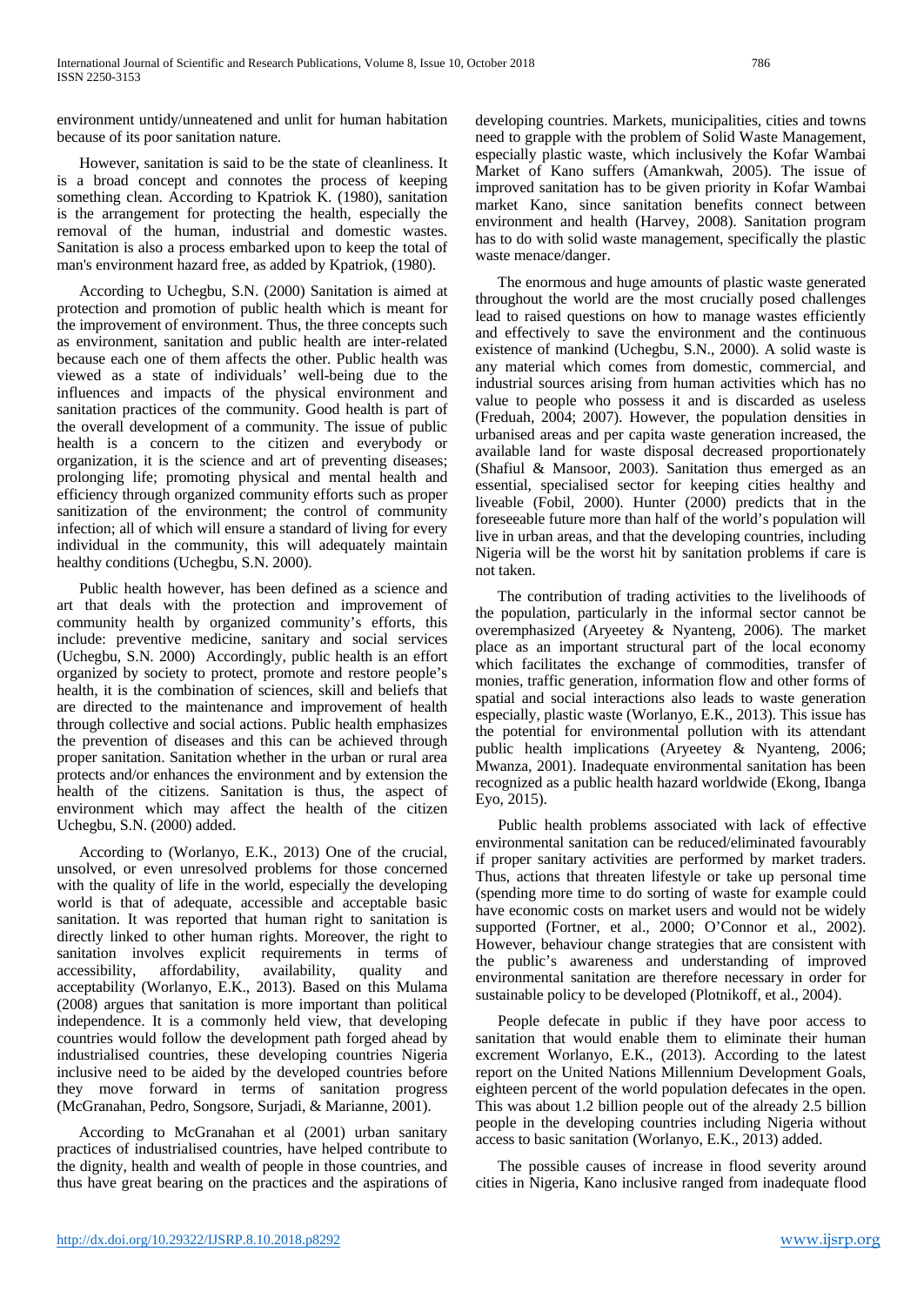management practices to poor waste management and lack of proper drainage system. However, urban floods occurred when drainage system, gutters and other storm control devices spilt to its plains/areas of land and over flow to flood control devices during heavy rains. Drains, as well as rivers and streams near the urban centres were often choked with refuse or silted up, this resulted in reduced capacity of river and stream channels causing flooding (Worlanyo, E.K., 2013).

According to Domfeh (1999), Environmental pollution could be ascribed to the uncontrolled disposal of both industrial and domestic waste which created problems in the collection and disposal of human waste in the metropolis. The spread of diseases through food was common problem which resulted in appreciable morbidity and occasional mortality. Traders played important roles in ensuring food safety throughout the chain of iii. production, processing, storage and preparation (Abanobi, Dozie, Ukaga et al., 2009) added. Thus, the researchers recognized the importance of market traders with regard to healthy sanitation practices, hence the development of this  $iv$ research work to objectively investigate the Environmental Sanitation Practices Among Traders of Kofar Wambai Market, Kano State of Nigeria. This led to the preliminary observations, investigation as well as documentation to in order to find the possible solutions to the environmental sanitation problems in the study area.

The issue of environmental sanitation in Nigeria Kano State in particular faces major challenges such as waste disposal especially, plastic waste which has become a major problem of several markets in the state as a result of highest businessrelated activities. Sheikh Nasiru Kabara Market, popularly known as (Kofar Wambai Market) which this study focused on, is facing environmental sanitation challenges as well, this is closely related to plastic wastes and other human wastes generated which have the potential to destroy the natural environment in which human and natural resources in the state and the country inhabit. The status of the local and traditional markets in the state. Kofar Wambai Market and Kurmi Market is in hard, bad, nasty and deteriorated condition in which the iii. heaps of refuse and other solid wastes might have turn to be a fuel when there is fire outbreak. The market places face challenges of environmental sanitation, such as improper drainage system; lack of good refuse disposal systems; inadequate number of toilets and bathrooms; blockage of essential routines and exits that will be used for emergency purposes; lack of health facilities; absence of health personnel, to mention few are the common problems in the market.

It is based on these problems that the researchers intend to investigate whether the factors therein such as gender, age and education level; lack of sanitation practices by the market traders with regard to sanitation programs; traders' personal cleanliness; or the government supporting negligence that have contributed to the problems observed by the researchers in study area (i.e. Kofar Wambai Market, Kano State). Thus, this study was developed to answer the following questions;

# **Research Questions**

- i. Do the demographic factors (i.e. gender, age and education level) affect sanitation program in the market?
- ii. Do traders in Kofar Wambai Market participate in monthly environmental sanitation program in the market?
- iii. Do the market traders clean their business area regularly?

The study aimed at investigating the Environmental Sanitation Practices Among Traders of Kofar Wambai market, Kano State of Nigeria, with specific objectives such as:

**Purpose of the Study** 

i. To identify the improvement of sanitation practices among Traders of Kofar Wambai Market, Kano State of Nigeria.

iv. Do the Kano state government provided sanitation related facilities and equipment in the market towards achieving the purpose of environmental sanitation program?

- ii. To determine the promotion and maintenance of healthy living environment through the healthy practices of traders in the state.
- To determine whether Kano state government provide sanitary facilities and equipment in the Kofar Wambai market toward achieving the purpose of sanitation program in the market and the Kano state environment.
- To report the lapses with regard to sanitation as a result of poor sanitation practices exhibited by traders with the intention to facilitating healthy sanitation practices among market users, other community members in the state and Nigerian society at large, and with a view to find the possible solutions to the problems detected.

# **Significance of the Study**

This study is of immense benefit in the following ways:

- i. The study explores appropriate strategies and recommendations to facilitate good sanitation practices in all market places of Kano.
- The study will serve as a reference point to the Ministry of Health, Ministry of Environment, Kano State Refuse Management and Sanitation Board (REMASAB) and other concerned bodies for sustainable development of sanitation programs in Kofar Wambai Market and other market places of the state with similar problems.
- It will also give an in-depth understanding of what the problems of poor sanitation practices are and the strategies to tackle the problems in the market area, Kano state and other Nigerian states as well.
- iv. The study will also contribute to the existing body of knowledge with regard to sanitation practices among market traders of Kofar Wambai Market toward achieving effective as well as efficient environmental sanitation in the state.
	- v. The study will also stimulate further research on the subject in the area and other market places with similar problems in the state and the country in general.

### **Delimitation of the Study**

This study is delimited to Sheikh Nasiru Kabara Market (popularly, known as Kofar Wambai Market), the Kano State of Nigeria. It is also delimited to market traders that buy and sell items in the market.

#### **METHODOLOGY**

### **Research Design**

Descriptive survey research design was used for this study. Descriptive survey is the one in which a group of people or items are studied by collecting and analyzing data from only few people or items considered to be the representative of the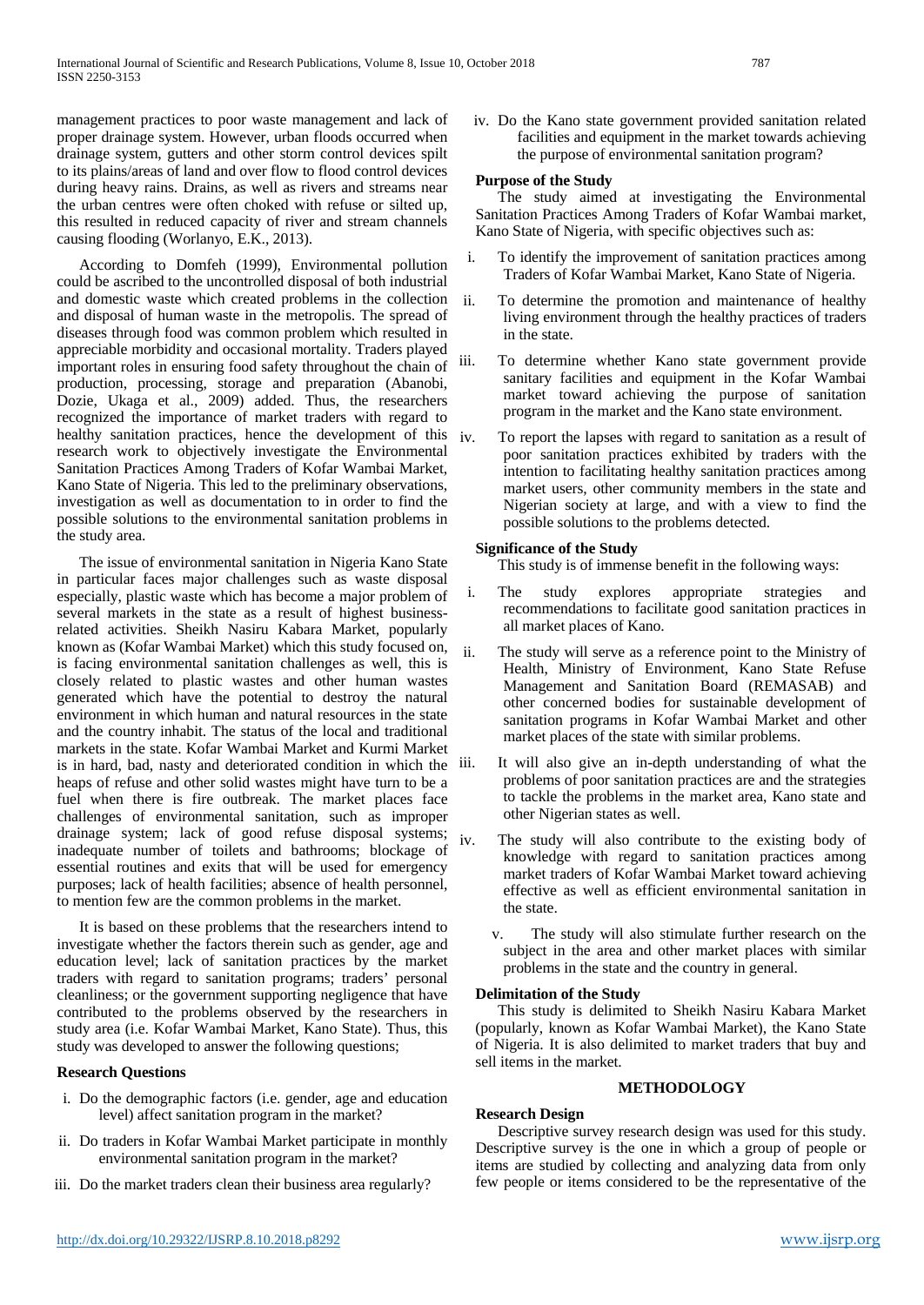entire group. The researchers adopted descriptive survey method for this study because it enables specific issues to be investigated through information on people's opinion beliefs.

### **Population of the Study**

The population of this study consists all traders of K Wambai Market-Kano State, estimated to be 20,000, (Tax Revenue Collection office, 2015).

### **Sample and Sampling Technique**

Simple Random Sampling Technique was used and respondents were selected among the traders as the sample the study. According to Amburg  $(2004)$ , in any population above  $2500$ , a sample of  $250$  is sufficient enough to use sample for the study. However, five  $(5)$  research assist were invited and trained on how to administer the questionnaires, each research assistant was given 50 questionnaires to assist the researchers in administering the questionnaires for data collection.

#### **Data Collection Instrument**

Closed ended questionnaire was designed by the researchers, it was used as the instrument for data collection, the questionnaire was titled "Environmental Sanitation Practices among Traders of Kofar Wambai Market-Kano State, Nigeria". The questionnaire contained two (2) sections; I and II.

Section (I) consists of questions on Demographic Information of the Respondents, (i.e. Gender, Age and Educational Qualification), while section (II) consists of questions on environmental sanitation practices among the market traders, traders' personal cleanliness as well as questions on government supports in providing sanitary facilities and equipment toward achieving the purpose of sanitation in the market and the state in general.

#### **Data Collection Procedure**

Two hundred and fifty (250) questionnaires were distributed to the market traders, although 235 questionnaires were retrieved back to the researchers for analysis. The distribution has been done based demographic information of the respondents (gender, age and educational qualifications). The exercise was done with the help of (5) research assistants. They assisted the researchers in distributing, administering and retrieving the questionnaires. This was done within a period of three (4) weeks.

#### **Data Analysis**

Data collected was analyzed using frequency counts and percentage for organization and description of the demographic characteristics of respondents, it was also used in analyzing the respondents' opinions on environmental sanitation practices and that of government supports in terms of provision and distribution of sanitary facilities and equipment in the market toward achieving the purpose of sanitation.

| <b>RESULTS</b>                                       |
|------------------------------------------------------|
| Table (I) Demographic Information of the Respondents |

| S/N              | <b>Variables</b> | <b>Frequency</b> | Percentage% |
|------------------|------------------|------------------|-------------|
| 1. Gender:       | Male             | 169              | 72%         |
|                  | Female           | 66               | 28%         |
|                  | <b>Total</b>     | 235              | 100%        |
| $2. \text{Age:}$ | $18-22$ years    | 27               | 11%         |

| 38 years & above  | 63                                      | 27%                 |
|-------------------|-----------------------------------------|---------------------|
|                   |                                         |                     |
| <b>Total</b>      | 235                                     | 100%                |
|                   |                                         |                     |
| WEAC/NECO/TCH/GCE | 145                                     | 62%                 |
| Diploma           | 57                                      | 24%                 |
| B.Sc./B.A./HND    | 31                                      | 13%                 |
| M.A/M.Sc./PhD     | 02                                      | 01\%                |
| <b>Total</b>      | 235                                     | 100%                |
|                   |                                         |                     |
|                   | 3. Educational<br><b>Oualification:</b> | PGD/PGDE/PDPA/PDPM/ |

28-32 years 47

Table (I) shows the demographic characteristics of the respondents on the gender side, it revealed that 169 (72%) were male while 66 (28%) were female, this showed that majority of the respondents were male counterparts.

From the age dimensions of the respondents the table revealed that 27 (11%) of the respondents aged 18-22 years, 46 (20%) of the respondents were aged 23-27 years, respondents with the age 28-32 years have 47 (20%), respondents aged 33-37 years were 52 (22%), while 63 (27%) of the respondents were aged 38 and above (this is the group majority group among the respondents).

The table also shows Educational Qualifications, it revealed that respondents with WAEC/NECO/TCH/GCE qualifications were 145 (62%), those with Diploma were 57 (24%). B. Sc. / B.A /HND holders were 31 (13%), PGD/PGDE/PDPA/PDPM/ M.A /M. Sc. /PhD holders were only 2 (1%). This showed that respondents with WAEC/NECO/TCH/GCE were the majority.

| S/N                              | <b>Statement</b>                       | <b>Responses</b> |     | <b>Frequency</b> |  |  |  |  |
|----------------------------------|----------------------------------------|------------------|-----|------------------|--|--|--|--|
|                                  | Percentage                             |                  |     |                  |  |  |  |  |
| 1.                               | I participate in monthly               |                  |     |                  |  |  |  |  |
| environmental sanitation program |                                        | Yes              | 79  | 34%              |  |  |  |  |
|                                  |                                        | No               | 156 | 66%              |  |  |  |  |
|                                  |                                        | <b>Total</b>     | 235 | 100%             |  |  |  |  |
| 2.                               | I clean my business area regularly     | Yes              | 60  | 25%              |  |  |  |  |
|                                  |                                        | No               | 175 | 75%              |  |  |  |  |
|                                  |                                        | Total            | 235 | 100%             |  |  |  |  |
|                                  | 3. Government provide sanitary         |                  |     |                  |  |  |  |  |
|                                  | facilities and equipment in the market |                  |     |                  |  |  |  |  |
|                                  | to facilitate achieving the purpose of |                  |     |                  |  |  |  |  |
|                                  | sanitation program                     | Yes              | 35  | 15%              |  |  |  |  |
|                                  |                                        | No               | 200 | 85%              |  |  |  |  |
|                                  |                                        | Total            | 235 | 100%             |  |  |  |  |

Table (II) shows Traders' Practices of Environmental Sanitation. It revealed that 79 (34%) of the respondents participate in monthly environmental sanitation program, 156 (66%) of the respondents who were the majority do not participate in the program.

It was also revealed that 60 (25%) of the respondents clean their business areas regularly, while respondents 175 (75%) do not clean their business areas, this means that the latter are the majority.

23-27 years 46 20%<br>28-32 years 47 20%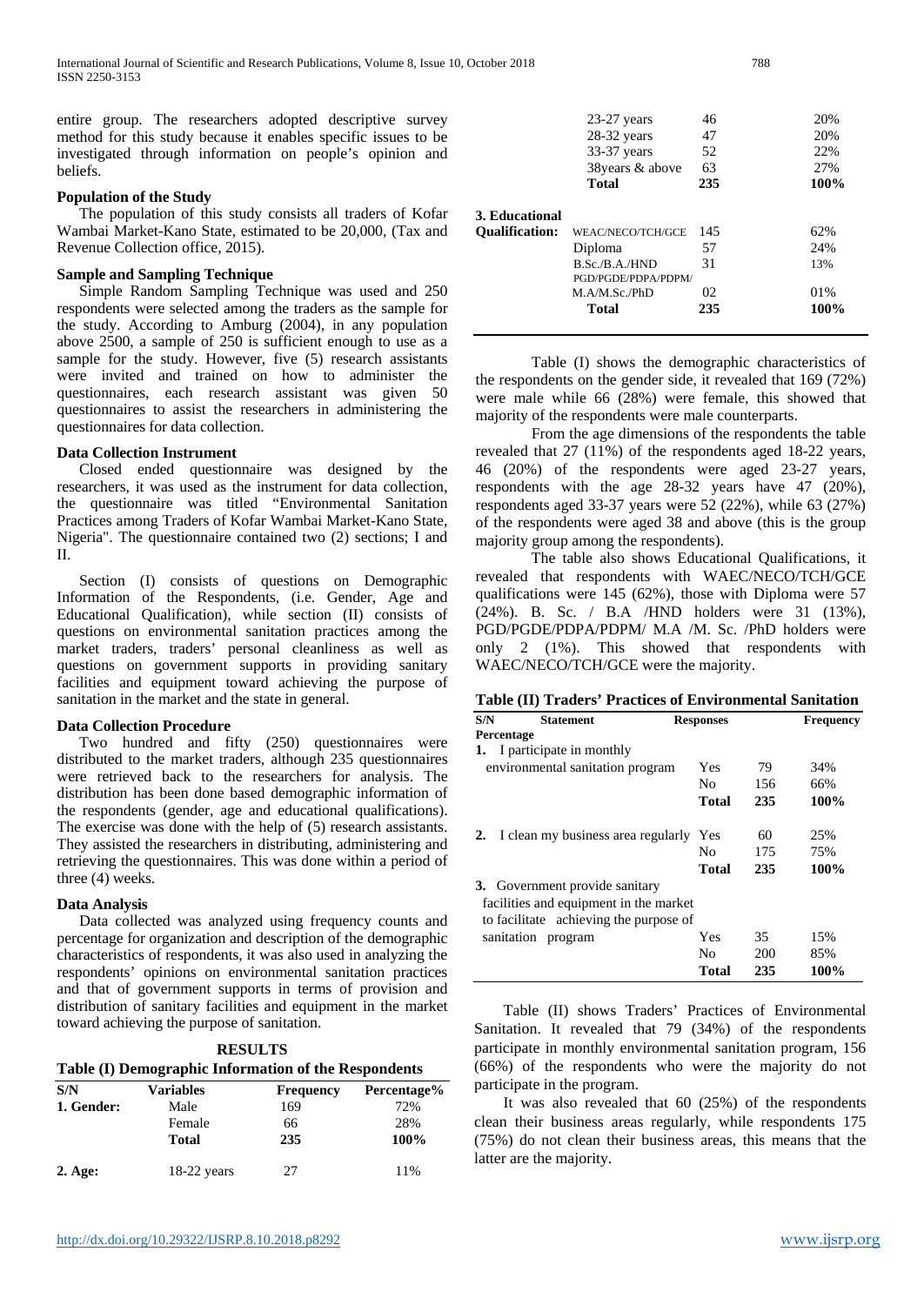However, 200 (85%) of the respondents, do not agree that environmental sanitation among the traders of Kofar Wambai government provide sanitary facilities and equipment available market were relatively poor and there is need for improvement. in the market, whereas only 35 (15%) of the respondents agreed, this showed that the former is the majority.

#### **DISCUSSION**

The study investigated the Environmental Sanitation Practices Among Traders of Kofar Wambai Market, Kano-Nigeria. The (I) that showed the demographic information of the respondents, revealed that males were the large proportion gender with 169 (72%), respondents aged 38years & above 63 (27%) were the majority, further more, the large percentage of the respondents were the holders of WEAC/NECO/TCH/GCE with 145 (62%).

Table (II) above revealed that most of the respondents proportionately 156 (66%) do not participate in environmental sanitation program in the market. Also, 175 (75%) respondents do not clean their business areas. Thus, Environmental sanitation practice among the Traders of Kofar Wambai Market was very low, this result is supported with (Chukwuma et al, 2017) report which stated that the proportion of residents of Communities of Nigeria with practice towards environmental sanitation was (20.8%) out of hundred, in other words, the practice was very low.

However, according to the result on the table (II) above, 200 (85%) of the respondents (the majority group) believed that government do not provide sanitary facilities and equipment in the market. Hence, there is need for provisions of modern sanitation infrastructures, this is supported by (Chukwuma et al, 2017) who reported that a lot of attention is still required in the development of basic sanitation infrastructure and there need in the promotion of strategies or interventions that influence behavioral change towards environmental sanitation especially in developing countries like Nigeria.

#### **CONCLUSION**

Based on the findings of this study, it was investigated and concluded that:

Table (I) showed demographic information of respondents, it revealed that majority of the market traders in Kofar Wambai were men and their age ranged were 38 and above, most of the traders in the market were holders of WAEC/NECO/TCH/GCE as their educational qualifications.

The table (II) above revealed environmental sanitation practices among the traders, it is hereby concluded that majority of the market traders do not participate in monthly environmental sanitation programme.

It was also investigated and concluded that most of the traders in Kofar Wambai Market do not regularly clean their business areas.

Majority of the traders do not agree that government provide sanitary facilities and equipment available in the market.

Therefore, based on the aforementioned conclusions, the researchers are hereby concluded that the practices of

## **RECOMMENDATIONS**

Based upon findings of this study, the following recommendations were made;

- 1. The market traders need to be enlightened about the implications of poor sanitation practices to their health, their customers, as well as that of the community and society at large. There is also need to implement periodic public education programs to inform market users about negative effects of waste in order to change their attitudes toward the maintenance of proper sanitary activities in the market places of the State, also seminars/workshops should be organized periodically on the importance of sanitation in the market places to the society as a whole.
- 2. The government should put waste management and sanitation under the Ministry of Health and Ministry of Environment respectively, so that a close eye would be kept on the program implementation by experts who have the ability, skills and adequate knowledge to cast their operational duties, rather than leaving it in the hands of local authorities that for the most part, do not have the expertise to handle the issue of sanitation and health related to environmental implications. Sufficient budget should be made available by the government for the sustainability of the program.
- 3. In order to improve current practices in the market, the market authority has to provide bins/containers allround the market, so as to prevent indiscriminate disposal of waste, facilitate sanitation practices of the market traders toward sanitized waste disposal all over the markets.
- 4. Revenue generated by the government officials from the market users should be properly utilized in providing sanitation related facilities and equipment in the market. There is need for re-design system and improvement of the local markets as well as creation of new and modern markets to reduce the high numbers of street-sellers in the state, which will surely decrease the amount of solid waste in the study area.
- 5. Provision of reasonable fine by the government will be essential, so as to promote and maintain public order towards sanitation as a way to facilitate effective, and sustainable sanitation practices among the traders, community and the society.

### **REFERENCES**

- Abanobi, H. Dozie, N. Ukago J.C. (2009). Waste Management as a Contemporary Environmental Education Issue in Enugu State: A paper presented at the workshop on UNDP train the Trainer Programme for Teachers in Environmental Education held at Continuing Education Centre UNN 20 - 21 Oct.
- Amankwah, A. (2005). Plastic Waste Wahala. http: www.ghanaweb.com/public\_agenda/arcticle (access on 08 June, 2012).